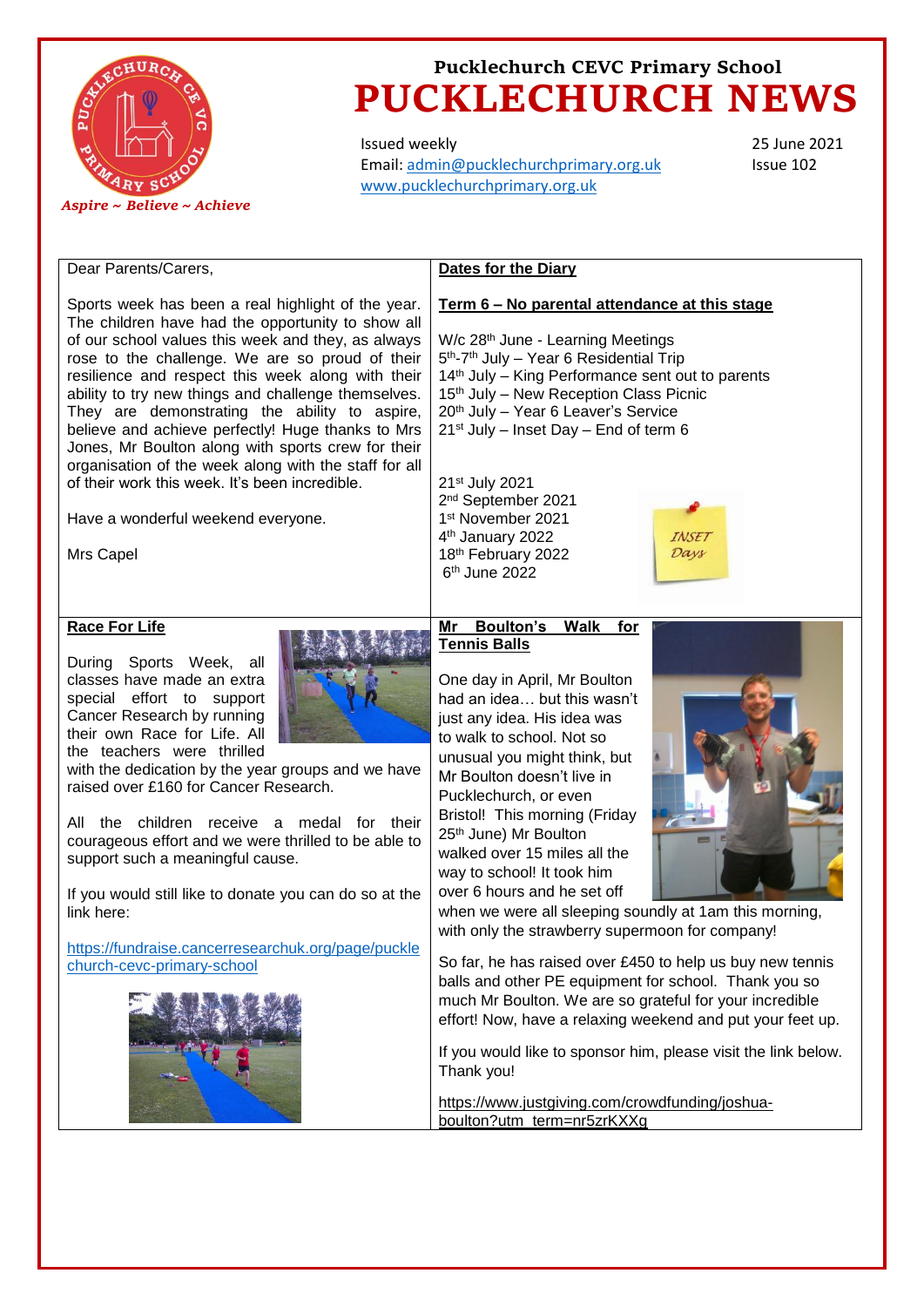

Issued weekly Email: [admin@pucklechurchprimary.org.uk](mailto:admin@pucklechurchprimary.org.uk) [www.pucklechurchprimary.org.uk](http://www.pucklechurchprimary.org.uk/)

25 June 2021 Issue 102



#### **New Covid Symptoms**

The COVID symptoms we all need to be aware of have also been added to as the Delta variant seems to have the following symptoms so please also be mindful of these; Headache Sore throat Runny nose

With hay fever being so severe at the moment this is very difficult to identify so if in doubt, please book a PCR test for peace of mind (home tests are not recommended for primary school children and PCR tests are more reliable). The other symptoms of a high temperature, persistent cough and loss of sense of taste or smell will still be relevant.

We do ask that you continue to wear masks on the school site and follow the one way system. **Please, please help us**



During the first school closures, we sent a lot of our reading scheme books home with the children so that they could keep practicing whilst the school was closed. We haven't had a lot of these books returned so please could you look under beds, in bookshelves etc and return any books that you find. Some colours have very few in them which is making it difficult for children to change their reading books.

**Reading** 

This week's results are:

Seacole CD – 46% Armstrong KS – 42% Armstrong RF – 68% Armstrong AM – 42% Newton JB – 45% Newton GJ – 60% King  $SB - 50\%$ King  $JC - 48%$ 



#### **TimesTables Rockstars!**

Well done to Miss Coleman's Top Rockers this week! These 3 students have accessed TT Rockstars the most out of everyone in the whole school this week:



- 1. Olivia Armstrong AM
- 2. Katie King SB
- 3. Imogen Newton JB

Well done to Armstrong RF for being this week's reading champions!

#### **1 Minute Science Challenge results!**

Mr Ford loved watching all the entries for the 1 Minute Science challenge! After some careful deliberation we have the results…

KS1; 1<sup>st</sup> place – Isabelle Clements,  $2^{nd}$  place – Rapha Gilmore KS2:  $1^{st}$  place – Emily Phillips,  $2^{nd}$  place – Zoe Robb



The first place winners will be considered when a final winner is being decided across our partner schools. Well done!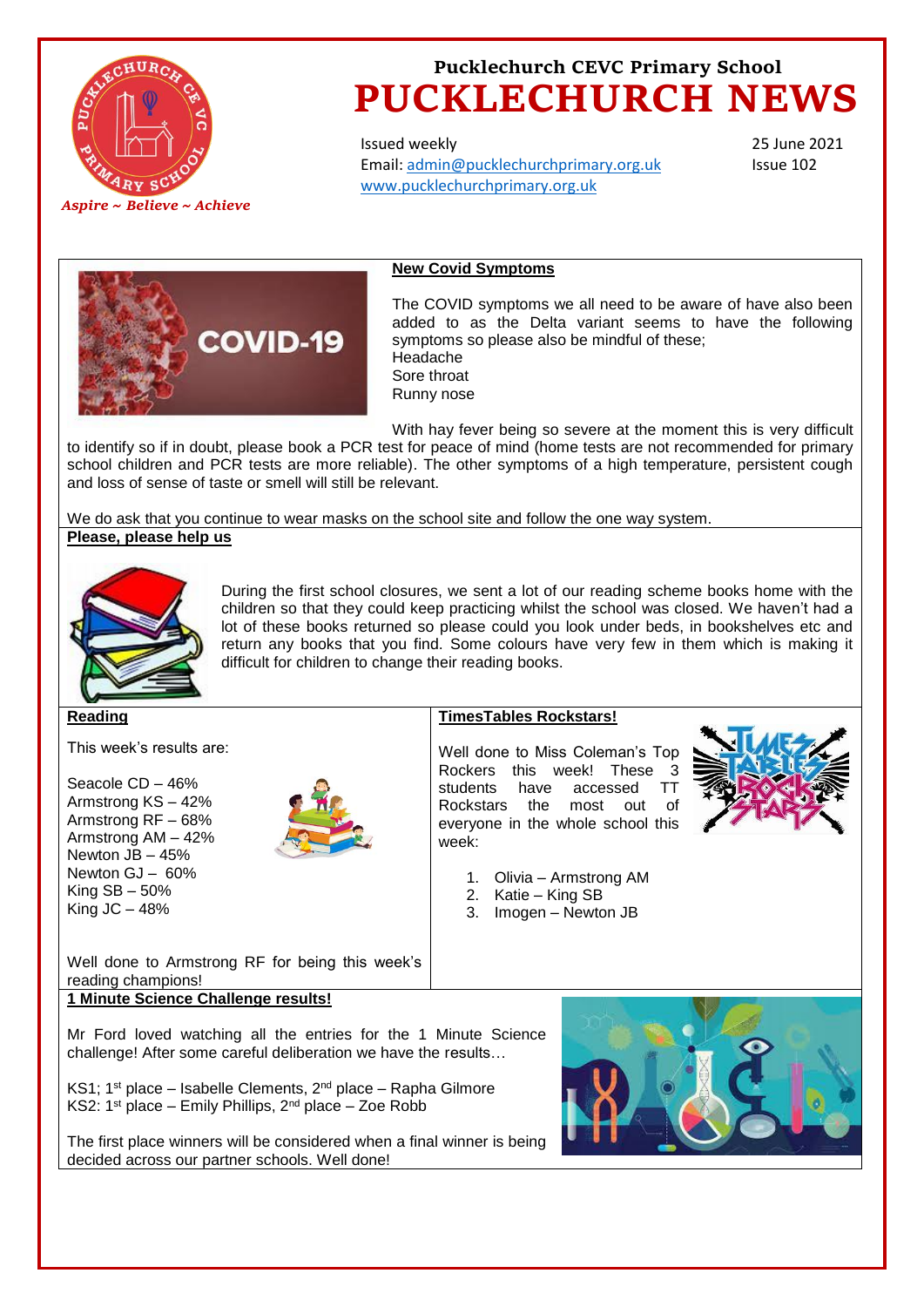

Issued weekly Email: [admin@pucklechurchprimary.org.uk](mailto:admin@pucklechurchprimary.org.uk) [www.pucklechurchprimary.org.uk](http://www.pucklechurchprimary.org.uk/)

25 June 2021 Issue 102

### **Healthy relationships for adults**

Relationships are important and should be equal, supportive, safe and free from pressure or violence. In short, they should be healthy. However, sometimes people do not enjoy the relationship they are in and feel under pressure to do things they do not want to do or are worried about their own or others behaviour.

For a range of support around relationships, including information on interactive online platforms, resources to use independently at home, and various contacts for further support, please visit the South Glos website at [Healthy](https://find-information-for-adults-children-families.southglos.gov.uk/kb5/southglos/directory/advice.page?id=wr1fjc2vdFI&adultchannel=2-10&channel=adult)  relationships for adults | [South Gloucestershire \(southglos.gov.uk\)](https://find-information-for-adults-children-families.southglos.gov.uk/kb5/southglos/directory/advice.page?id=wr1fjc2vdFI&adultchannel=2-10&channel=adult)

#### **Sports Week – Seacole**

Seacole loved the multi skills session with Josh; we learnt how to throw, catch, kick a ball, use a tennis racket, jump and run. The children worked really well as a team and were very enthusiastic.



#### **Sports Week – Armstrong RF**

Armstrong RF have had a blast during sports week! We started the week with the race for life where we showed incredible commitment towards such a fantastic cause. We then completed our multi-skills challenges with Josh where we practised throwing, catching, jumping, and dribbling amongst others. The big day finally came on Wednesday when we showed great determination to do our best in all events and have lots of fun! Well done Armstrong RF!



#### **Sports Week – Armstrong AM**

#### **Sports Week – Armstrong KS**

Armstrong KS have loved Sports Week this week, from the Race For Life on Monday, to multi-skills challenges with Josh on Tuesday and Sports Day on Wednesday! They've ran an impressive 146 laps for the Race For Life, practised throwing, catching, dribbling and jumping in Multi-Skills and showed an incredible amount of courage for all of the events on Sports Day, well done Armstrong KS!





Armstong AM have loved getting sporty this week! From getting stuck into their laps for our race for life challenge to compteting in their races and even learning some new cricket skills. It has been great to see the sportsmanship between all of the children and the courage to take on new challenges. Well done Year 2!